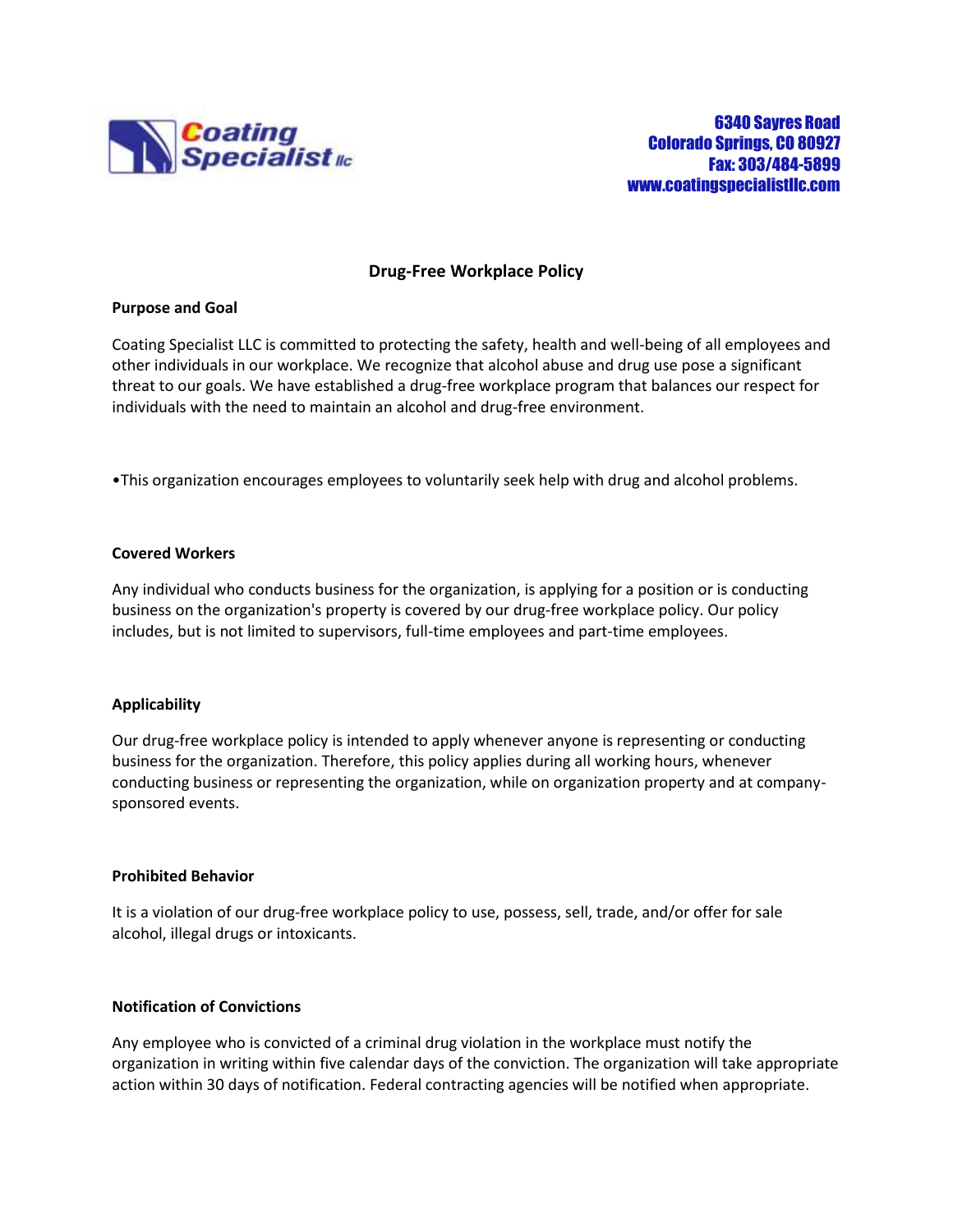#### **Consequences**

One of the goals of our drug-free workplace program is to encourage employees to voluntarily seek help with alcohol and/or drug problems. If, however, an individual violates the policy, the consequences are serious.

In the case of applicants, if he or she violates the drug-free workplace policy, the offer of employment can be withdrawn. The applicant may reapply after one year and must successfully pass a preemployment drug test.

If an employee violates the policy, he or she will be subject to progressive disciplinary action and may be required to enter rehabilitation. An employee required to enter rehabilitation who fails to successfully complete it and/or repeatedly violates the policy will be terminated from employment. Nothing in this policy prohibits the employee from being disciplined or discharged for other violations and/or performance problems.

### **Return-to-Work Agreements**

Following a violation of the drug-free workplace policy, an employee may be offered an opportunity to participate in rehabilitation. In such cases, the employee must sign and abide by the terms set forth in a Return-to-Work Agreement as a condition of continued employment.

#### **Assistance**

Coating Specialist LLC recognizes that alcohol and drug abuse and addiction are treatable illnesses. We also realize that early intervention and support improve the success of rehabilitation. To support our employees, our drug-free workplace policy:

•Encourages employees to seek help if they are concerned that they or their family members may have a drug and/or alcohol problem.

•Encourages employees to utilize the services of qualified professionals in the community to assess the seriousness of suspected drug or alcohol problems and identify appropriate sources of help.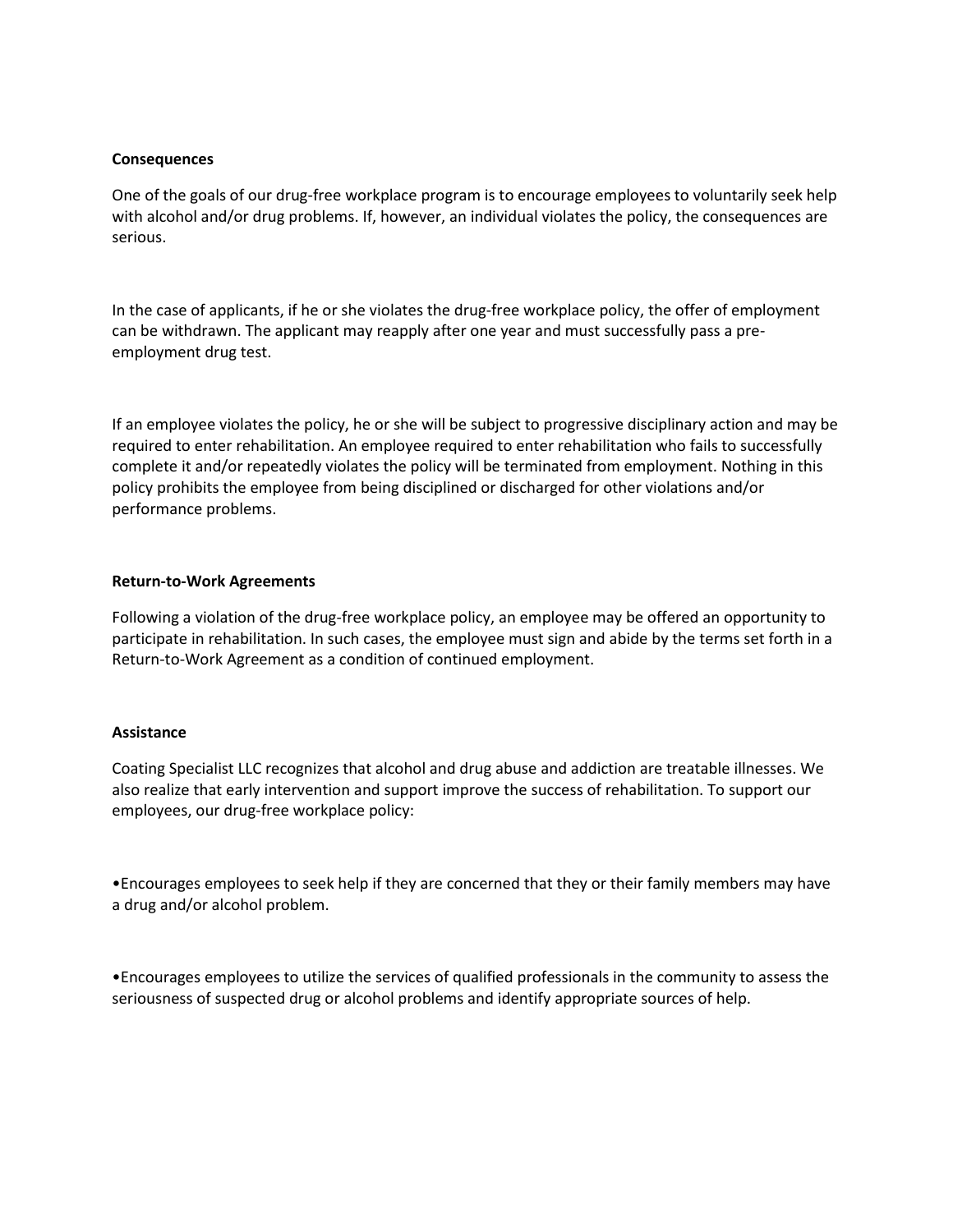Treatment for alcoholism and/or other drug use disorders may be covered by the employee benefit plan. However, the ultimate financial responsibility for recommended treatment belongs to the employee.

# **Confidentiality**

All information received by the organization through the drug-free workplace program is confidential communication. Access to this information is limited to those who have a legitimate need to know in compliance with relevant laws and management policies.

## **Shared Responsibility**

A safe and productive drug-free workplace is achieved through cooperation and shared responsibility. Both employees and management have important roles to play.

All employees are required to not report to work or be subject to duty while their ability to perform job duties is impaired due to on- or off-duty use of alcohol or other drugs.

In addition, employees are encouraged to:

- •Be concerned about working in a safe environment.
- •Support fellow workers in seeking help.
- •Report dangerous behavior to their supervisor.

It is the supervisor's responsibility to:

- •Inform employees of the drug-free workplace policy.
- •Observe employee performance.
- •Investigate reports of dangerous practices.
- •Counsel employees as to expected performance improvement.
- •Clearly state consequences of policy violations.